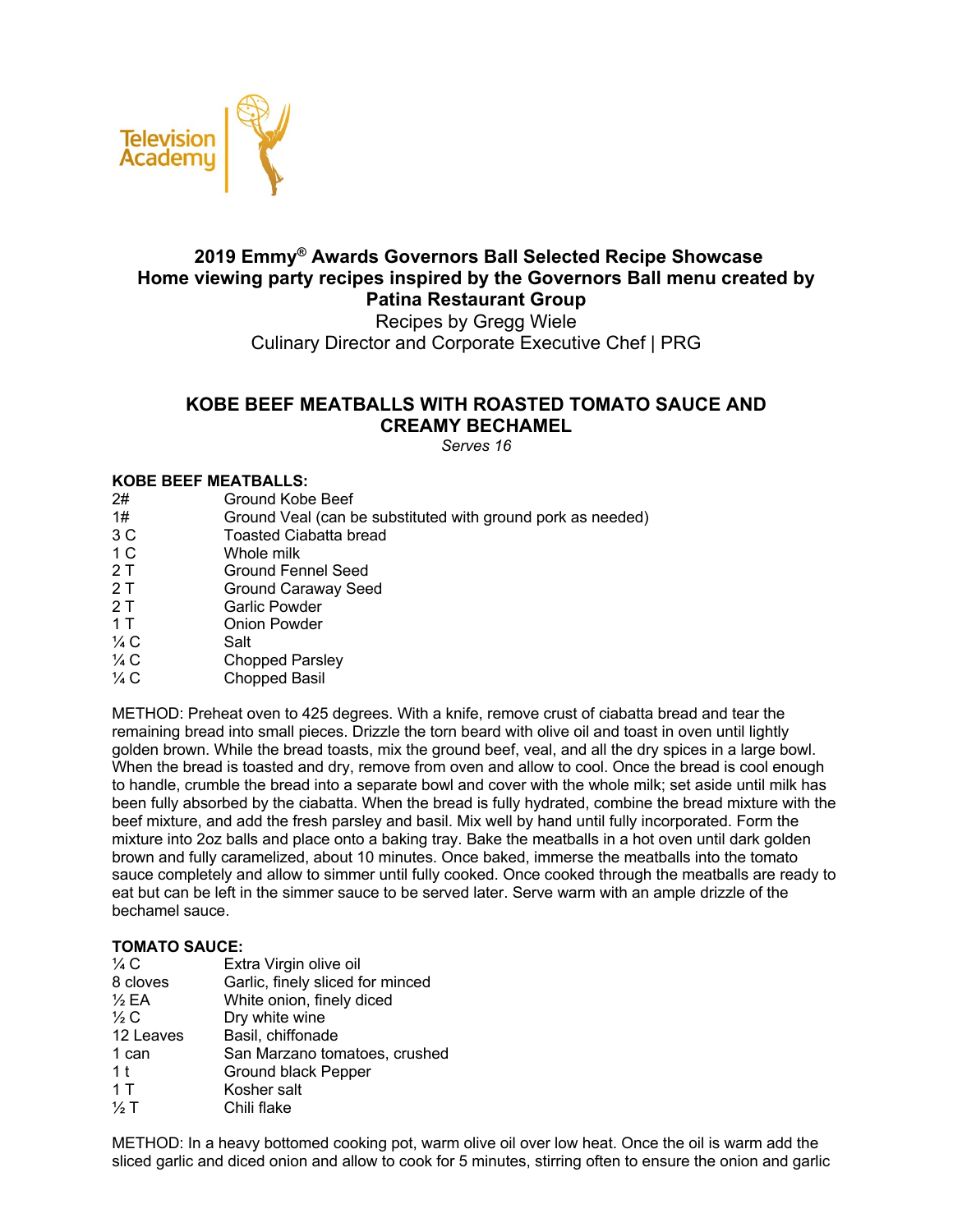does not burn. When the onion and garlic are soft and fragrant, carefully add the white wine and reduce to ¼. After the wine is reduced add the remaining ingredients and allow to simmer, stirring often, until the sauce is thickened and smooth, approximately 1 hour. Keep heat on low and allow sauce to simmer slowly for best results.

#### **BECHAMEL:**

| 1 C            | Dry white wine                 |
|----------------|--------------------------------|
| 4 EA           | Thyme sprigs                   |
| 2 EA           | Bay leaves, fresh if available |
| 4 EA           | Garlic cloves, crushed         |
| 1 EA           | Shallot, sliced                |
| 1 tsp          | <b>Black peppercorn</b>        |
| $\frac{1}{4}C$ | All-purpose flour              |
| $\frac{1}{4}C$ | Unsalted butter                |
| $\frac{1}{2}C$ | Whole milk                     |
| $\frac{1}{2}C$ | Heavy cream                    |

METHOD: In a heavy bottomed sauce pot place wine, thyme, bay leaves, garlic, shallot, and black peppercorns, and simmer on low. Reduce the mixture to ¼ of the original volume. Once reduced, strain the mixture and place the wine back into the cooking pot. Allow the wine to continue to reduce until almost evaporated. Roughly chop the butter and add to the wine. Keeping the heat on low, allow butter to fully melt and then whisk the flour into the butter and wine mixture to start the roux. Continue to whisk and cook the roux until the smell of raw flour is gone, approximately ten minutes. Combine the whole milk and heavy cream and slowly whisk into the roux watching for any lumps that may form. Allow to simmer for another 10 minutes, adding more milk if bechamel becomes too thick.

# **NICK + STEFS FILET OF BEEF TENDERLOIN WITH WHITE CHEDDAR POTATO GRATIN**

*Serves 12*

### **PRIME BEEF TENDERLOIN:**

- 1 EA Prime beef tenderloin
- 2 oz Unsalted butter
- 6 EA Thyme sprigs
- 4 EA Garlic cloves
	- Kosher salt

Ground black pepper

METHOD: Preheat oven to 400 degrees. Season beef tenderloin with salt and pepper on all sides. Over medium-high heat in a cast-iron pan, sear beef tenderloin until golden and caramelized on all sides. Add butter, thyme and crushed garlic to the pan and baste the beef with the frothy melted butter. Once basted place in oven and cook until medium rare, approximately 15 minutes. The internal temperature should be roughly 125 degrees if using a meat thermometer. Remove from oven and allow beef to rest for at least 10 minutes before cutting and serving.

### **WHITE CHEDDAR POTATO GRATIN:**

- 4# Russet potato, peeled and finely sliced
- 6 EA Shallot, finely sliced
- 6 EA Garlic cloves, chopped<br>2 C Whole milk
- Whole milk
- 4 C Heavy cream
- 2 T Kosher salt
- 2 T Thyme leaves, chopped
- 6 oz White cheddar, grated
- 4 oz Parmesan cheese, grated

METHOD: Preheat oven to 350 degrees. In heavy bottomed pot, sweat garlic and shallots until soft and fragrant. Add cream, milk, salt, and thyme leaves and reduce by half. While the milk and cream mixture is reducing, peel and slice the potatoes as thinly as possible and cover in cold water to prevent browning. Prepare a 8x10 inch heavy bottomed casserole dish with cooking spray or butter. Arrange one layer of the sliced potatoes into the bottom of the casserole dish. Carefully cover the potatoes with the reduced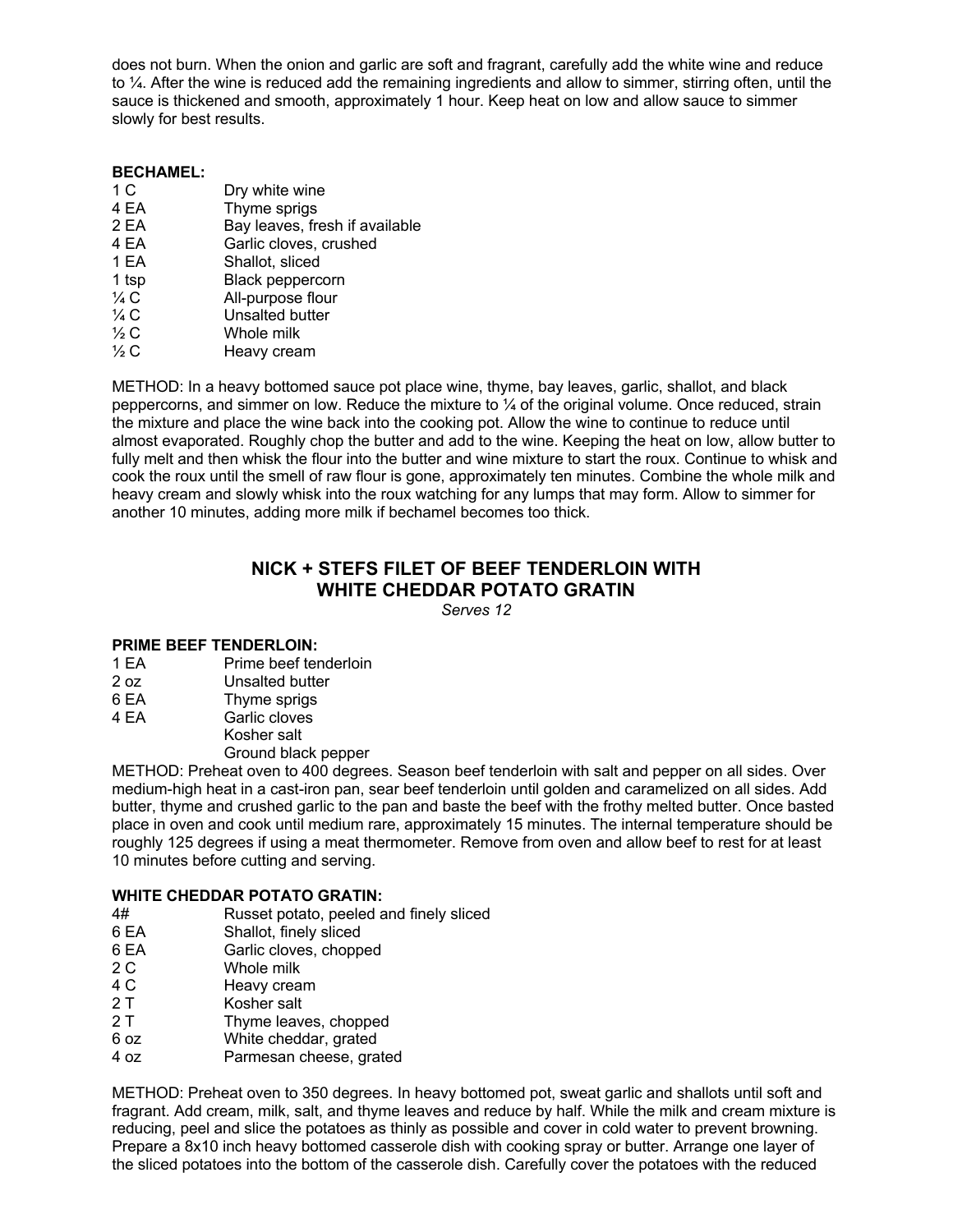cream. Sprinkle with the white cheddar and parmesan. Place a second layer of potatoes and again cover with cream mixture and grated cheeses. Continue this process the casserole dish is completely full. Add one final layer or the grated cheeses and cover the casserole dish with aluminum foil. Bake the gratin for 1 hour at 350 degrees, remove foil and bake for an additional 20 minutes to brown the top of the gratin. Remove from oven and allow to cool for 15 minutes before serving.

### **IRON CHEF EGGPLANT**

*Serves 8*

- 6 EA Japanese Eggplant
- $\frac{1}{2}$  C Oyster sauce
- $\frac{1}{2}$  C Water
- <sup>1/2</sup> C Granulated sugar
- $\frac{1}{4}$  C Rice wine vinegar
- $\frac{1}{4}$  C Soy sauce<br> $\frac{1}{4}$  C Black and \
- $\frac{1}{4}$  C Black and White sesame seeds<br> $\frac{1}{4}$  C Scallions, thin sliced
- Scallions, thin sliced

METHOD: Preheat oven to 375 degrees. Cut eggplant into large 1.5 in circles, removing stem and bottom. Toss in cooking oil arrange on baking tray and bake until slightly softened, about 5 minutes. While the eggplant cooks, place the oyster sauce, sugar, rice wine vinegar, and water into a heavy bottomed pan on medium heat and allow mixture to reduce. Once the sauce is thick enough to coat the back of a metal spoon, add the roasted eggplant stir carefully, and continue to cook for a few more minutes. Be careful not to overcook the eggplant in the sauce or it will get soggy. When eggplant is cooked through and coated in the sauce, remove for the heat and serve immediately. Garnish the eggplant with the sesame seeds and slice scallions.

### **TOMATO TARTARE**

*Serves 12*

| 5 LBS           | Roma tomato              |
|-----------------|--------------------------|
| $\frac{1}{2}C$  | White balsamic vinegar   |
| $\frac{1}{4}$ C | Chives, finely minced    |
| $\frac{1}{4}$ C | Basil leaves, chiffonade |
| $\frac{1}{4}$ C | Extra Virgin olive oil   |

METHOD: Bring large pot of salted water to a boil. Score tomatoes on non-steam side, just enough to pierce the skin. When the water is at a rolling boil, carefully place prepared tomatoes into the water. Allow the tomatoes tpo blanch for one minute until the skin of the tomato starts to peel away from the cuts that were made. Using a slotted spoon quickly remove the tomatoes from the boiling water and place in large bowl of ice water, or cool under cold running water to stop the cooking process. Once the tomatoes have cooled completely, peel the skin from the tomato starting from the cut side. After the skin is removed, cut the tomatoes into quarters, remove and discard seeds, and evenly dice the remaining fruit. In a large bowl gently mix the diced tomato with minced chives, chiffonade basil, white balsamic vinegar, and extra virgin olive oil. Season to taste with salt and pepper and serve with freshly grilled or toasted baguette.

# **BEET POKE**

Serves 8 4 EA Chiogga beets (substitute gold, or red beets if unavailable)  $\frac{1}{2}$  C Crange juice 4 sprigs Thyme 2 EA Bay leaves 1 C Red quinoa <sup>1/4</sup> C Pickled ginger 2 oz White and black sesame seeds, toasted 2 EA Scallions, sharp bias cut 4 OZ Wakame seafood salad  $\frac{1}{2}C$  White soy ponzu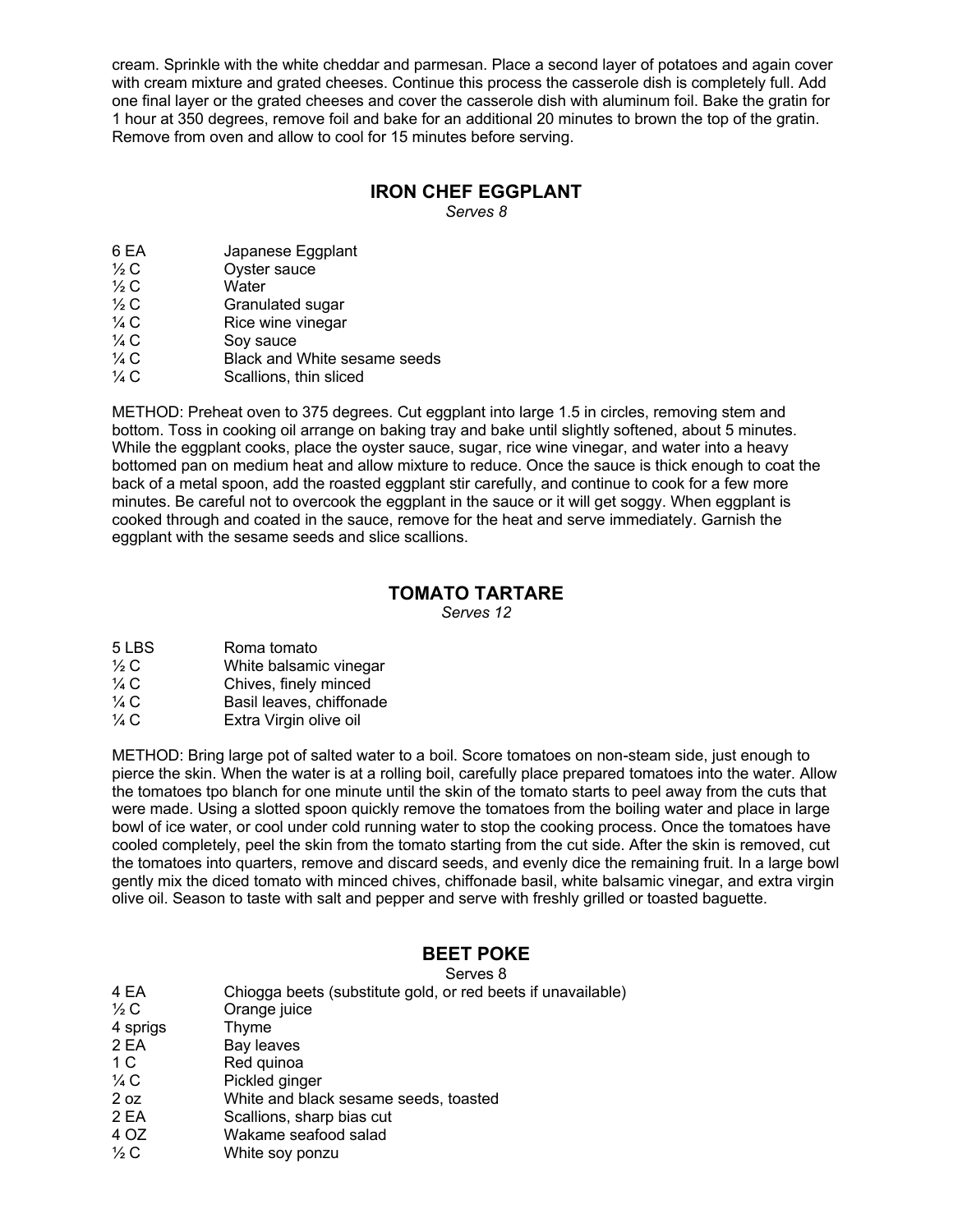METHOD: Preheat oven to 325 degrees. Place beets in a deep baking dish or braising pan with the orange juice, thyme, and bay leaves. Cover with plastic and aluminum foil. Bake at 325 degrees until beets are tender, approximately 1 hour, check with toothpick or sharp paring knife. When done, discard the braising liquid and allow the beets to cool completely. While the beets cool, cook the quinoa on the stove until tender and quinoa has "sprouted". Place the quinoa in the refrigerator to cool. Once the beets are cooled, gently remove all the skin using a towel, and small dice the peeled beets. In a large bowl mix the diced beets and white soy ponzu, season to taste with salt and pepper.

TO ASSEMBLE: On small plate or short walled cup, place about 2 tablespoons of the cooked, cooled quinoa. Add a large scoop of the beet poke mixture and garnish with the wakame seaweed salad, pickled ginger, scallions, and sesame seeds.

#### **WHITE SOY PONZU**

| 1⁄2 C          | Grapeseed Oil     |
|----------------|-------------------|
| 1 <sub>C</sub> | White soy sauce   |
| 2T             | Lemon juice       |
| 2 T            | Rice wine vinegar |
| 1 T            | Sesame oil        |
| 2 T            | Ginger, grated    |

- 1 T Garlic, grated
- 1 T Shallot, finely minced

METHOD: Combine sesame oil and grapeseed oil and set aside. In large bowl combine the rest of the ingredients and mix. When fully combined, slowly whisk in the grapeseed and sesame oil mixture to emulsify.

### **GREEN GODDESS CHOP SALAD**

*Serves 8*

- 1 C Asparagus tips, blanched
- ½ C English peas, blanched
- ½ C Edamame, blanched
- ½ C Green Romanesco florets, blanched ½ C Shishito peppers. lightly grilled
- Shishito peppers, lightly grilled
- 8 EA Broccolini, blanched
- 2 heads Baby artisan lettuce, leaves picked washed
- <sup>1/2</sup> C Green Goddess dressing

METHOD: Prepare the vegetables as stated and cut all into bite-size pieces. Wash and dry the lettuce leaves and cut into a bowl. Combine with cut vegetables and drizzle with the green goddess dressing. Carefully toss and serve. Garnish with fresh tarragon leaves and fennel frond.

### **GREEN GODDESS DRESSING**

- 2 C Watercress, picked leaves, washed<br>  $\frac{1}{2}$  C Basil. leaves
- <sup>1/2</sup> C Basil, leaves<br>2 T Chives. chop
- Chives, chopped
- 2 T Tarragon leaves
- 1 EA Lemon zest and juice
- $\frac{1}{2}$  C Mayonnaise
- 2 T Crème Fraiche
- 1 EA Anchovy
- <sup>1</sup>/<sub>2</sub> T Dijon mustard<br>2 EA Garlic cloves
- Garlic cloves

METHOD: In a blender mix lemon juice, mayonnaise, crème fraiche, anchovy, Dijon mustard, and garlic cloves. Puree until smooth adding a small amount of water if the mixture becomes too thick. Add the fresh herbs and lemon zest to the blender cup and carefully pulse to combine and fully mix the herbs and the pureed base.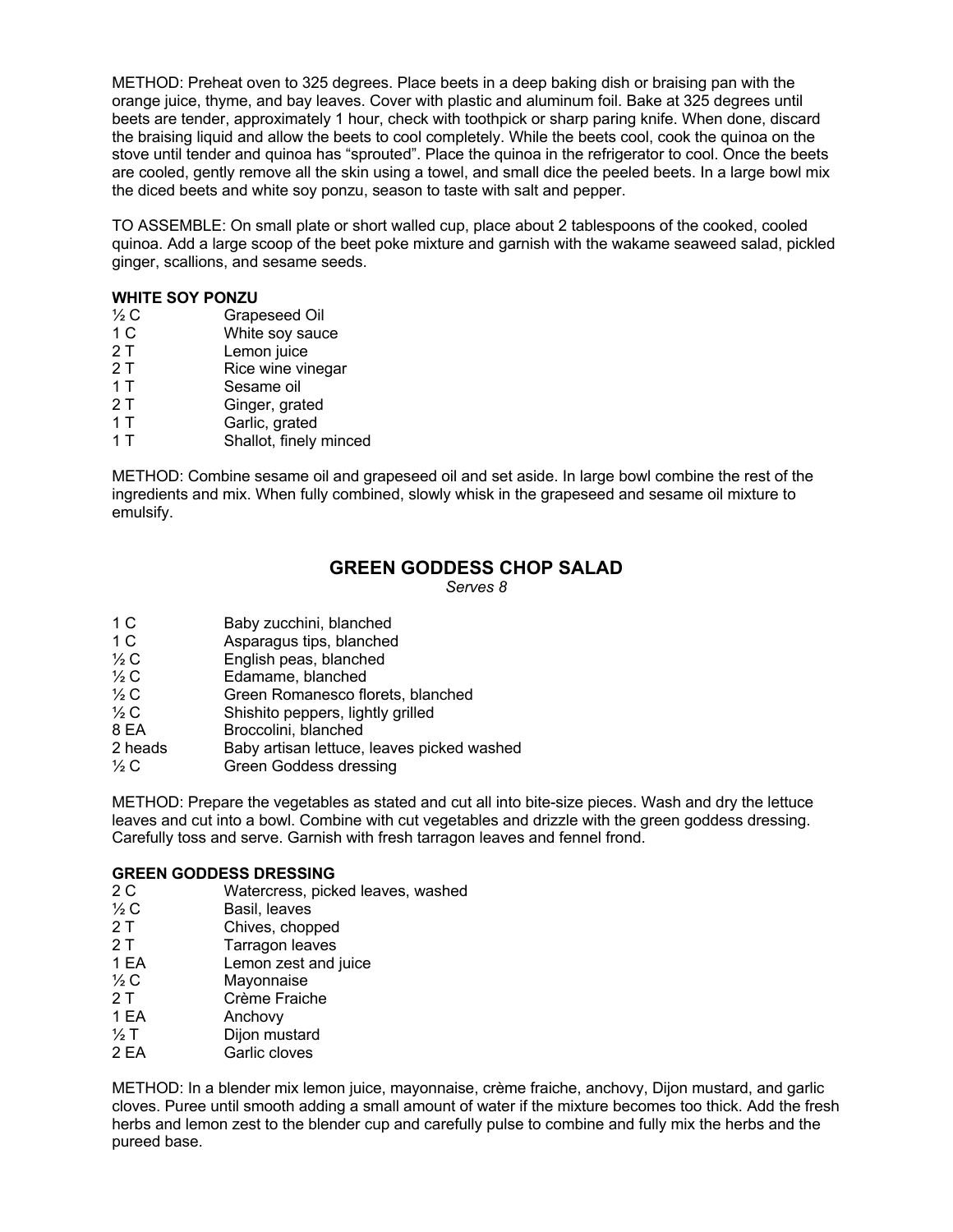

# **2019 Emmy® Awards Governors Ball Dessert Recipe**

# **Home viewing party recipe inspired by the Governors Ball menu created by Patina Restaurant Group**

Recipe by Frania Mendivil Corporate Executive Pastry Chef |PRG

## **BUTTERSCOTCH BUDINO**

Yield: 10 portions

1 cup Dark brown sugar  $\frac{1}{2}$  cup water 1 teaspoon kosher salt 3 cup heavy cream 1.5 cup whole milk 8 ea. large egg yolks 4 tablespoon cornstarch 4 tablelspoon unsalted butter

Method

1. Combine the brown sugar, water and salt in a heavy bottomed sauce pan, place the pan on stove over a medium heat, cook until the caramel is dark, takes about 14 minutes.

2. Standing back with caution add the cream and milk to the caramel. This will make the mixture seize up at first, but if you keep whisking and let it heat back up, it will combine. Bring the mixture back to boil, then turn down the heat to medium.

3. In a large bowl, whisk together the egg yolks and cornstarch.

4. Temper the caramel mixture with eggs yolks and cornstarch by adding a cup caramel mix to the eggs mixture, whisk constantly, then pour the egg mixture back into the pan.

5. Increase the heat to bring this mixture to a boil and keep whisking as the custard thickens from the cornstarch, should take two minutes.

6 Remove the pan from the heat and add the butter.

7. Strain the custard through fine strainer to remove any big lumps that might have formed and portion the custard into ramekins.

8. Cover the ramekins with plastic wrap and chill the custard for a least 4 hours…it's best when you make a day ahead